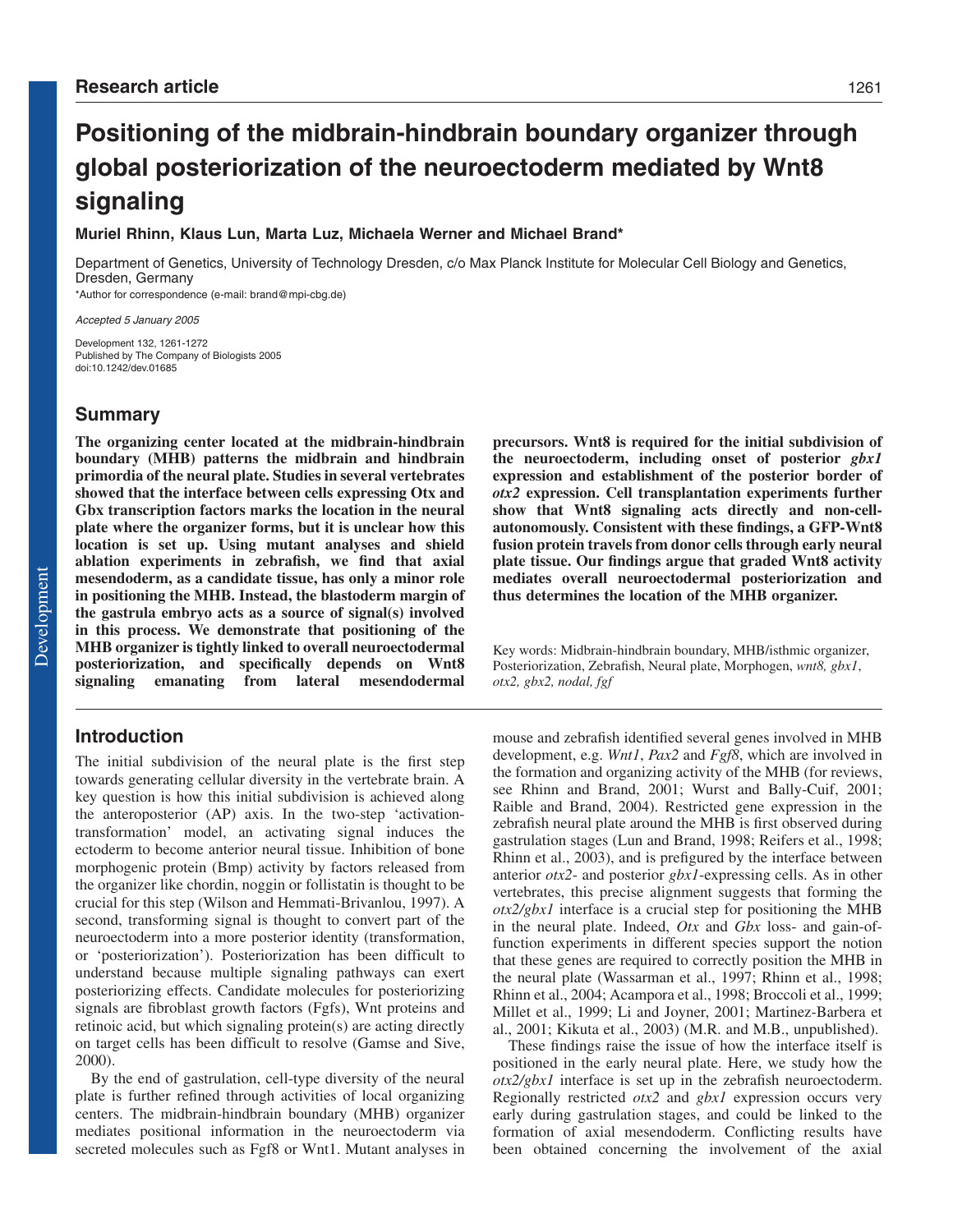#### 1262 Development 132 (6) Research article

mesendoderm in the AP patterning of the CNS. Studies in *Xenopus* have indicated that induction of AP neural patterning might involve signals from the involuted dorsal mesoderm to the overlying ectoderm (Ruiz i Altaba and Jessel, 1993). Work in several species suggests that signals from the anterior mesendoderm or notochord might regulate the expression of *Engrailed* genes in the neural plate (Hemmati-Brivanlou et al., 1990; Ang and Rossant, 1993; Darnell and Schoenwolf, 1997; Shamim et al., 1999). However, these findings are inconsistent with node removal experiments, which reveal correct AP patterning, including *En2* expression, in the absence of axial mesendoderm (Darnell et al., 1992), and a role in refining rostrocaudal pattern has been suggested instead (Rowan et al., 1999; Camus et al., 2000). Moreover, in mouse or in zebrafish that lack the notochord, a well-formed neuraxis develops (Ang and Rossant, 1994; Weinstein et al., 1994; Klingensmith et al., 1999; Shih and Fraser, 1996; Saude et al., 2000). To address a possible (even transient) role, we examine the role of axial mesendoderm in positioning the MHB at the time it is first formed in zebrafish. We find that axial mesendoderm is not required for AP positioning of the MHB, but that the likely source of the signal is the blastoderm margin (non-axial mesendoderm). Thus, MHB positioning is related to the more general problem of posteriorization of the neuroectoderm (Woo and Fraser, 1997). Through blocking reception for individual signaling pathways, we identify Wnt signaling, and particularly Wnt8, as being required for initial establishment of *otx2* and *gbx1* territories, and present evidence that Wnt8 acts directly. We suggest that initial positioning of the MHB organizer is a direct consequence of overall posteriorization of the neuroectoderm, and that Wnt8 protein produced by lateral mesendodermal precursors is necessary to mediate this process directly.

## **Materials and methods**

#### **Strains and developmental conditions**

The *flh* allele used is *flhtk241* (Odenthal et al., 1996) and the *ntl* allele used is *ntltc41* (Odenthal et al., 1996). The *Dfw8* mutation (*Df(LG14)wnt8w8*) was induced by γ irradiation (Lekven et al., 2001). Maternal-Zygotic *Oep* (MZ*oep*) fish where generated as described previously (Gritsman et al., 1999). Zebrafish were raised and kept under standard laboratory conditions at 28°C.

#### **Whole-mount in situ hybridization and antibody staining**

In situ hybridization, probes and antibody staining against EN4D9 (Ntl) was performed as described previously (Brand et al., 1996; Reifers et al., 1998). Probes and wild-type expression patterns have been described elsewhere: *otx2* (Mercier et al., 1995), *wnt8* (Kelly et al., 1995), *pax2.1* (Krauss et al., 1991), *eng2* (Ekker et al., 1992; Fjose et al., 1988), *wnt1* (Kelly et al., 1993), *fgf8* (Reifers et al., 1998), and *gbx1* and *gbx2* (Rhinn et al., 2003).

#### **DNA construct and RNA synthesis**

To generate the C-terminal Wnt8-GFP fusion protein, a *gfp*-coding sequence (Clontech) was inserted into pCS2+ vector (Rupp et al., 1994) via *Xba*I/*Sna*bI. *wnt8*-coding sequence was amplified by PCR and fused in frame into PCS2+/GFP vector. We synthesized capped mRNA as described previously (Reifers et al., 1998).

#### **RNA and morpholino injections**

For RNA injections, embryos were dechorionated using pronase and injected at the one-cell stage. Morpholinos were designed and synthesized by Gene-Tools (Corvallis, OR). They were resuspended in sterile water, stored at –20°C as 10 mg/ml solutions and diluted before use to the appropriate concentration in water, 0.2% Phenol Red. For morpholino injections, embryos were dechorionated using pronase and injected in the yolk with 1-15 ng between the one- and four-cell stage.

#### **Transplantations**

Donors embryos were injected with biotin-coupled tetramethylrhodaminedextran (*M*<sup>r</sup> 10,000, Molecular Probes D-1817) diluted in 0.25 M KCl. Transplantations of donor cells into host embryos were carried out at shield stage using trimmed borosilicate capillaries. Transplanted cells were then visualized by immunochemically staining using the Vectastain ABC system (VectorLabs) and the DAB system (Sigma).

#### **Pharmacological inhibition of Fgf signaling**

To inhibit Fgfr activity, embryos were treated with Su5402 (Mohammadi et al., 1997) (Calbiochem) at 16 µM in E3 medium as described (Reifers et al., 2000).

#### **Results**

## **The blastoderm margin and not the axial mesendoderm is involved in positioning the otx2/gbx1 interface**

It has been postulated that, in vertebrate embryos, the axial mesendoderm is involved in specifying different AP segments of the neural axis (see Introduction). To address whether axial mesendoderm is required for correct AP positioning of the MHB primordium in the neural plate, we analyzed the expression of *otx2*, *gbx1* and the MHB markers *eng2* and *fgf8* in mutants for two transcription factors – *no tail* (*ntl/brachyury)* and *floating head* (*flh/Xnot)* – that lack notochord differentiation (Halpern et al., 1993; Schulte-Merker et al., 1994; Talbot et al., 1995). *otx2*, *gbx1*, *eng2* and *fgf8* are expressed at their correct AP position in *ntl* mutant embryos (Fig. 1E-H) and in *flh* mutant embryos (Fig. 1I-L) when compared with wild-type embryos (Fig. 1A-D).

Because axial mesendodermal progenitors are present in *ntl* and *flh* mutants, we removed these precursors by performing shield ablation experiments. Complete shield ablation was achieved by extirpating the shield plus adjacent territories of dorsal margin, as previously reported (Saude et al., 2000), and results in embryos missing the head and trunk notochord but forming a remarkably well-patterned nervous system (Shih and Fraser, 1996; Saude et al., 2000). The complete absence of dorsal mesendoderm in shield-ablated embryos was confirmed by the absence of axial Ntl staining (Fig. 1M-P). In such embryos, we find that the AP position of the MHB markers *otx2* (Fig. 1A,M; *n*=5/5), *gbx1* (Fig. 1B,N; *n*=3/3), *eng2* (Fig. 1C,O; *n*=3/3), and *fgf8* (Fig. 1D,P; *n*=4/4) is normal. However, in *ntl* mutants and shield-ablated embryos, *gbx1* expression was enhanced in the midline of the neural plate (Fig. 1, insets B′,F′,N′), and particularly in shield-ablated embryos, the midline gap between the neuroectodermal 'wings' of *fgf8* expression is more narrow (bracket, Fig. 1D,P), suggesting that signals repressing *gbx1* in the midline are lost. This finding suggests a possible role for axial mesendoderm in regulating *gbx1* expression in the midline neuroectoderm, but not in AP positioning. Together, these findings argue against a role of the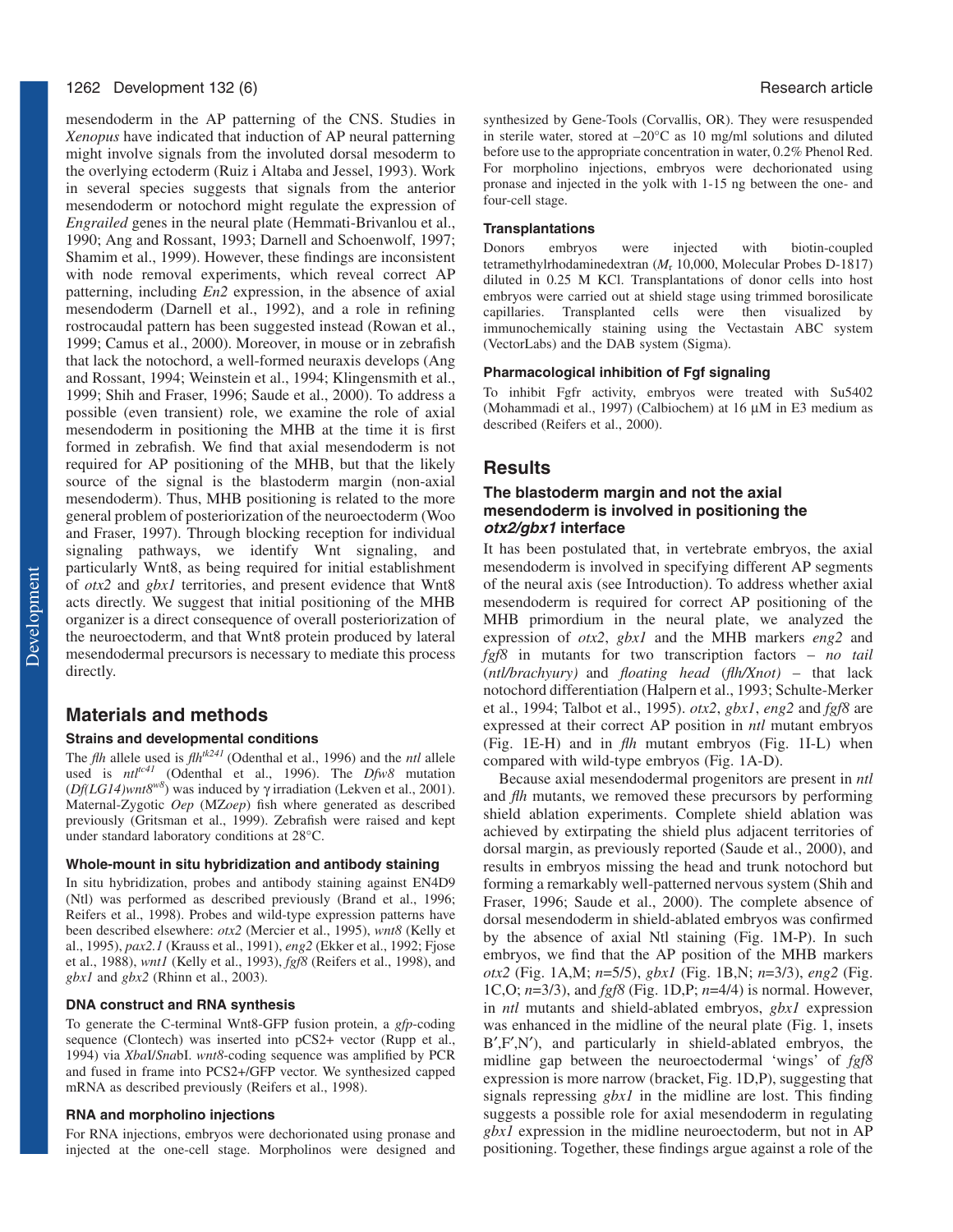axial mesendoderm in positioning the early MHB primordium in the zebrafish neural plate.

Transplantation experiments in zebrafish suggested that the lateral blastoderm margin is involved in neural posteriorization at pre-gastrula stages (Woo and Fraser, 1997; Koshida et al., 1998). When cells from this region are transplanted into the



**Fig. 1.** Expression of MHB markers is normal in mutants with defects in notochord formation and in shield-ablated embryos. (A-D) In situ hybridization and Ntl immunostaining (brown) of control embryos, (E-H) *ntl* mutant embryos, (I-L) *flh* mutant embryos and (M-P) shield-ablated embryos at tailbud stage. Probes were applied: *otx2* (A,E,I,M), *gbx1* (B,F,J,N), *eng2* (C,G,K,O), *fgf8* (D,H,L,P). In B′, no Ntl immunostaining has been performed. No changes in the AP position of the different MHB markers analyzed is observed in *ntl* mutants, in *flh* mutants or in shield-ablated embryos when compared with wild-type embryos. (D,P) Brackets indicate the reduced midline width following shield ablation. (A-O) Lateral views, anterior upwards; (D,H,L,P,B′,F′,N′) dorsal views, anterior upwards.

animal pole of the embryo, hindbrain markers such as *krox20* and *hoxa1*, are induced in the host tissue, suggesting that secreted molecules are involved in this process (Woo and Fraser, 1997; Koshida et al., 1998; Momoi et al., 2003).

In order to analyze a possible involvement of the blastoderm margin in the establishment of the *otx2/gbx1* interface, we transplanted cells from the blastoderm margin situated at a defined angular distance from the shield (30-45°), to the animal pole, a region fated to become forebrain. Expression analysis shows that *otx2* is repressed (Fig. 2A,A′; *n*=50/50) (Koshida et al., 1998), whereas *gbx1* is induced ectopically (Fig. 2B,B′;  $n=25/40$ ) around the transplanted clones as early as 2 hours after transplantation. The ability of the blastoderm margin to repress *otx2* and to induce *gbx1* strongly suggests that the signal for correct positioning of the *otx2* and/or the *gbx1* expression domain arises from the blastoderm margin.

#### **The establishment of the gbx1 and otx2 expression domains involves putative posteriorization signals**

The results above indicate that a signal from the blastoderm margin is able to regulate *otx2* and *gbx1* expression. Several candidate signals are produced by cells at the blastoderm margin: retinoic acid, Fgfs, Nodals and Wnts. Analysis of *gbx1* and *otx2* expression in embryos treated with BMS493, a panretinoic acid receptor antagonist, shows no changes in initial positioning of *gbx1* and *otx2* expression domain (Grandel et al., 2002) (data not shown). By contrast, global disruption of all other pathways interferes with normal *gbx1* and *otx2* expression.

(1) *fgf3*, *fgf8* and *fgf24* are expressed in the margin during gastrulation (Fürthauer et al., 1997; Reifers et al., 1998; Raible and Brand, 2001; Draper et al., 2003). Indeed, *gbx1* and *otx2* expression is altered in wild-type embryos in which Fgf signaling has been blocked pharmacologically using Su5402 (Mohammadi et al., 1997), a potent inhibitor that blocks all Fgf receptor signaling (Fig. 2D,H). Su5402 treatment causes a posterior shift of *otx2* expression mediodorsally (Fig. 2D), probably reflecting the enhanced ventralization after loss of Fgf



**Fig. 2.** The blastoderm margin is the source of signals important for *otx2* and *gbx1* expression. (A-B′) Lateral blastoderm margin transplantations into the animal pole of a wild-type host embryo. (A,B) Embryo containing cells from the blastoderm margin derived from injected wild-type embryos with a lineage tracer (brown). (A) The white arrowhead indicates a clone of non-*otx2*-expressing cells in the *otx2* domain of a transplanted embryo. (A′) Close-up of the transplanted cells. *otx2* is repressed around the transplanted cells. (B) The black arrowhead indicates a clone of *gbx1*-expressing cells in the *otx2* domain. (B′) Close-up of the transplanted cells. *gbx1* expression is induced around the transplanted cells. (C-J) *gbx1* and *otx2* expression in the absence of FGF, Nodal or Wnt signaling at 60%. (C) Control embryo stained for *otx2* and Ntl protein (brown). (D) In Su5402-treated embryos, *otx2* is strongly reduced and expands up to the margin at the level of the midline. (E) In MZ*oep* embryos, *otx2* expands up to the margin at the level of the midline. (F) In *dkk1-*injected embryos (100 pg), a posterior shift of *otx2* is visible laterally (compare brackets in C and F). (G) Control embryo stained for *gbx1. gbx1* is expressed dorsolaterally and absent in the margin ventrally in Su5402-treated embryos (H). (I) In MZ*oep* embryos, *gbx1* expands up to the margin. (J) *dkk1-*injected embryos (100 pg) do not express *gbx1*, showing the Wnt-dependent activation of *gbx1.* The black arrowheads indicate the margin. (C-J) Dorsal views, anterior upwards; (C,D,E,F) right corner, lateral views, dorsal towards the right; (G-I) right corner, animal pole views, dorsal downwards.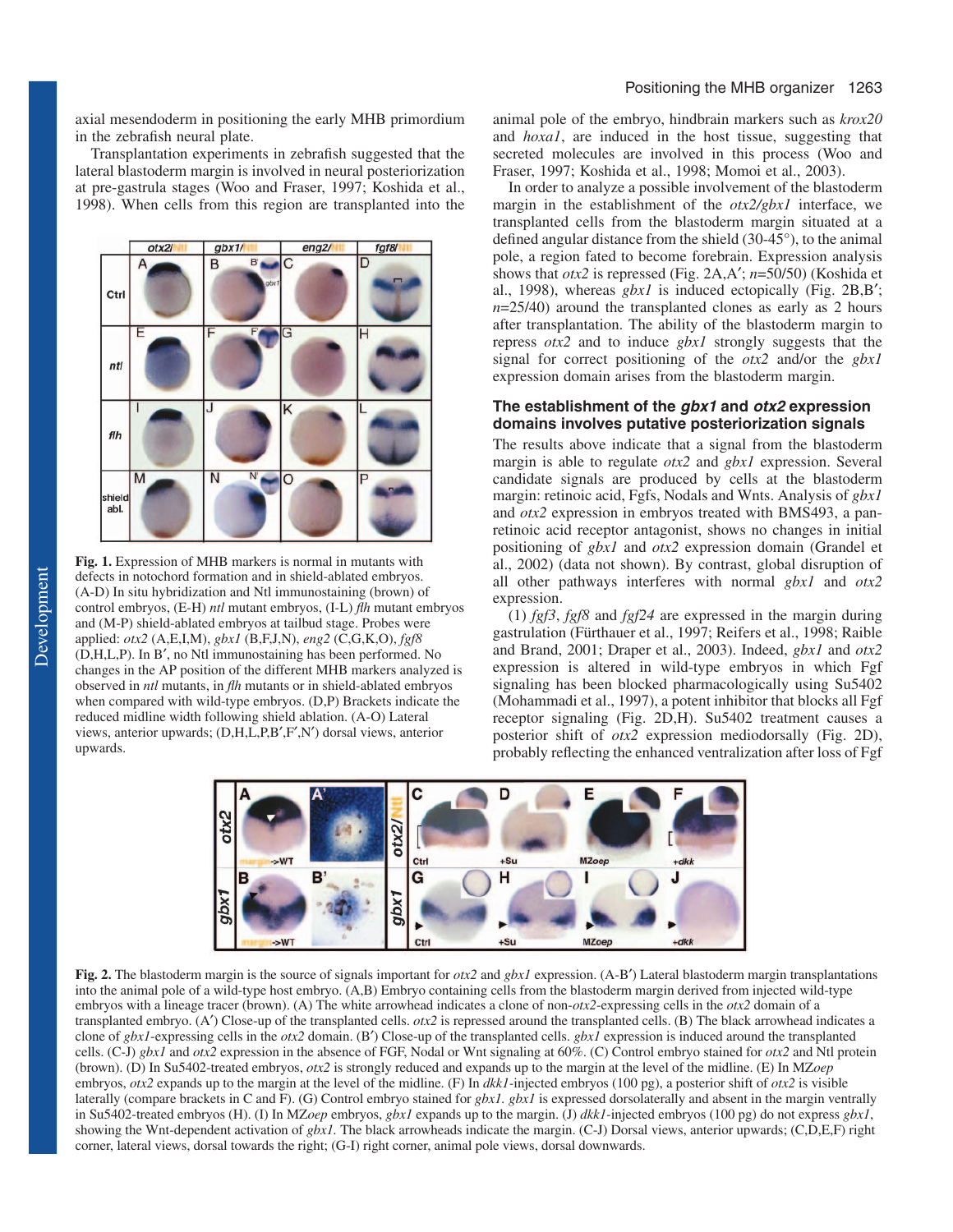function (Fürthauer et al., 2004). In addition, ventral *gbx1* expression is strongly reduced in Su5402-treated embryos (Fig. 2H insets), presumably owing to the lack of induction of prospective vegetal neural fate (Kudoh et al., 2004; Rentzsch et al., 2004).

(2) Nodal-related factors are required for mesendoderm induction, and also affect *gbx1* and *otx2* expression, as studied in Maternal-Zygotic *one-eyed-pinhead* (MZ*oep*) mutants that are unresponsive to Nodal signaling (Gritsman et al., 1999; Schier, 2001). MZ*oep* mutants show an expansion of *gbx1* expression up to the margin (Fig. 2I, arrowhead) and a posterior shift of *otx2* expression mediodorsally (Fig. 2E), presumably owing to the involvement of Nodal in the specification of dorsal mesendoderm.

(3) *dickkopf-1* (*dkk1*) is a secreted inhibitor of Wnt signaling (Glinka et al., 1998; Hashimoto et al., 2000). *dkk1* mRNA injection causes complete absence of *gbx1* expression at 60% of epiboly (Fig. 2J). However, by 80% of epiboly, *gbx1* expression recovers to nearly its normal size, although its location shifts more posteriorly (data not shown). Simultaneously, a posterior shift of *otx2* expression is observed in *dkk1*-injected embryos, severely reducing the gap between the posterior border of *otx2* and the blastoderm margin (Fig. 2F). In summary, establishment of *gbx1* and *otx2* expression is strongly affected when Nodal, Fgf or Wnt signals are inhibited in whole embryos, but these experiments do not distinguish direct from indirect action of these pathways.

## **Wnt signaling directly defines the posterior border of otx2**

To test how direct the action of these factors is, we examined whether clones of cells that are 'blind' to Fgf, Nodal or Wnt proteins – owing to disrupted signal reception – can respond to AP positional information in an otherwise wild-type environment. A dominant-negative *Xenopus* Fgf receptor, XFD (Amaya et al., 1991) makes cells unresponsive to Fgf signaling when overexpressed. *XFD* mRNA-injected donor embryos show the same defects in *otx2* and *gbx1* expression as Su5402 treated embryos and fail to activate the Fgf8-target gene *sprouty4* (Fürthauer et al., 2001) (Fig. 3O,P). We transplanted cells from *XFD*-injected donors into wild-type host embryos and monitored their fate. The transplanted cells showed *otx2* and *gbx1* expression appropriate to their location (Fig. 3A-D; *otx2*, 40/40; *gbx1*, 30/30) [for *otx2* see also Koshida et al. (Koshida et al., 1998)], demonstrating that Fgf signaling is not directly involved in defining the *otx2*/*gbx1* interface. Likewise, MZ*oep* donor-derived cells that are unresponsive to Nodal signaling show *otx2*/*gbx1* expression appropriate to their location (Fig. 3E-H; *otx2*, 70/70; *gbx1*, 60/60), showing that Nodals are also not directly involved.

By strong contrast, blocking Wnt-signal reception in receiving neuroectodermal cells by ∆*NTcf3* mRNA injection provides evidence for a direct involvement of Wnt signaling. <sup>∆</sup>*NTcf3* encodes a N-terminal deletion of *Tcf3* that lacks the βcatenin-binding domains, but retaining its repressor activity, and thus renders overexpressing cells unresponsive to Wnt signaling (Molenaar et al., 1996). Embryos injected with <sup>∆</sup>*NTcf3* mRNA do not express *gbx1* at 60% of epiboly (data not shown) like *dkk1*-injected embryos (Fig. 2J), and expression is strongly diminished of *eng2,* a known βcatenin/Tcf signaling target (Kim et al., 2000) (Fig. 3Q,R). We



**Fig. 3.** Role of FGF, Nodal and Wnt signals in defining the *otx2* and the *gbx1*-expression domain. (A-D) Embryo containing cells derived from injected embryos with a lineage tracer (brown) and *XFD* RNA (200 pg) stained for *otx2* (A,B) or for *gbx1* expression (C,D) at 90%. (B,D) Close-up of transplanted cells. *XFD*-transplanted cells (blind for FGF signaling) strictly follow the host *otx2* expression domain or *gbx1* expression domain. (E-H) Embryos containing cells derived from MZ*oep*-injected embryos with a lineage tracer (brown) stained for *otx2* (E,F) or for *gbx1* expression (G,H) at 90%. (F,H) Close-up of transplanted cells. MZ*oep* cells (blind for Nodal signaling) strictly follow the host *otx2* expression domain or *gbx1* expression domain. (I-N) Embryos containing cells derived from injected embryos with a lineage tracer (brown) and ∆*NTcf3* RNA (400 pg). (I) Transplanted embryo stained for *otx2*. (J) Close-up of cells ectopically expressing *otx2* followed by (K) staining the donor cells (brown). (L) Transplanted embryo stained for *gbx1*. (M) Close-up of the gap in the *gbx1*-expression domain followed by (N) staining the donor cells (brown). The ∆*NTcf3-*transplanted cells (blind for Wnt signaling) express *otx2* ectopically and do not express *gbx1*. (O) Control embryo at 60% stained for *sprouty4*; (P) XFD-injected embryos do not express *sprouty4*, an FGF target gene. (Q) Control embryo at tailbud stained for *eng2.* (R) In ∆*NTcf3*-injected embryos, *eng2* expression is strongly diminished. (A-R) Dorsal views, anterior upwards.

transplanted cells from ∆*NTcf3-*injected embryos into wildtype embryos and monitored the fate of the transplanted cells. Importantly, and in contrast to cells blind to Nodals or FGFs, cells blind for Wnt show ectopic *otx2* expression outside the endogenous *otx2* expression domain (Fig. 3I-K; 34/34). Similarly, when located within in the *gbx1* domain, these cells do not express *gbx1* (Fig. 3L-N; 12/20). Together these data argue that the requirement of Fgf and Nodal signaling is indirect, whereas Wnt signaling may act directly to position *otx2* and *gbx1* expression in the neural plate.

#### **Expression of gbx1 and otx2 is regulated by Wnt8**

Among several Wnt genes expressed in the blastoderm margin, *wnt8* shows the closest correlation in spatiotemporal expression to the expected signal with an onset in the blastoderm margin at 50% of epiboly and exclusion from the shield (Kelly et al., 1995; Lekven et al., 2001; Erter et al., 2001). To test a possible role of *wnt8* for activation of *gbx1*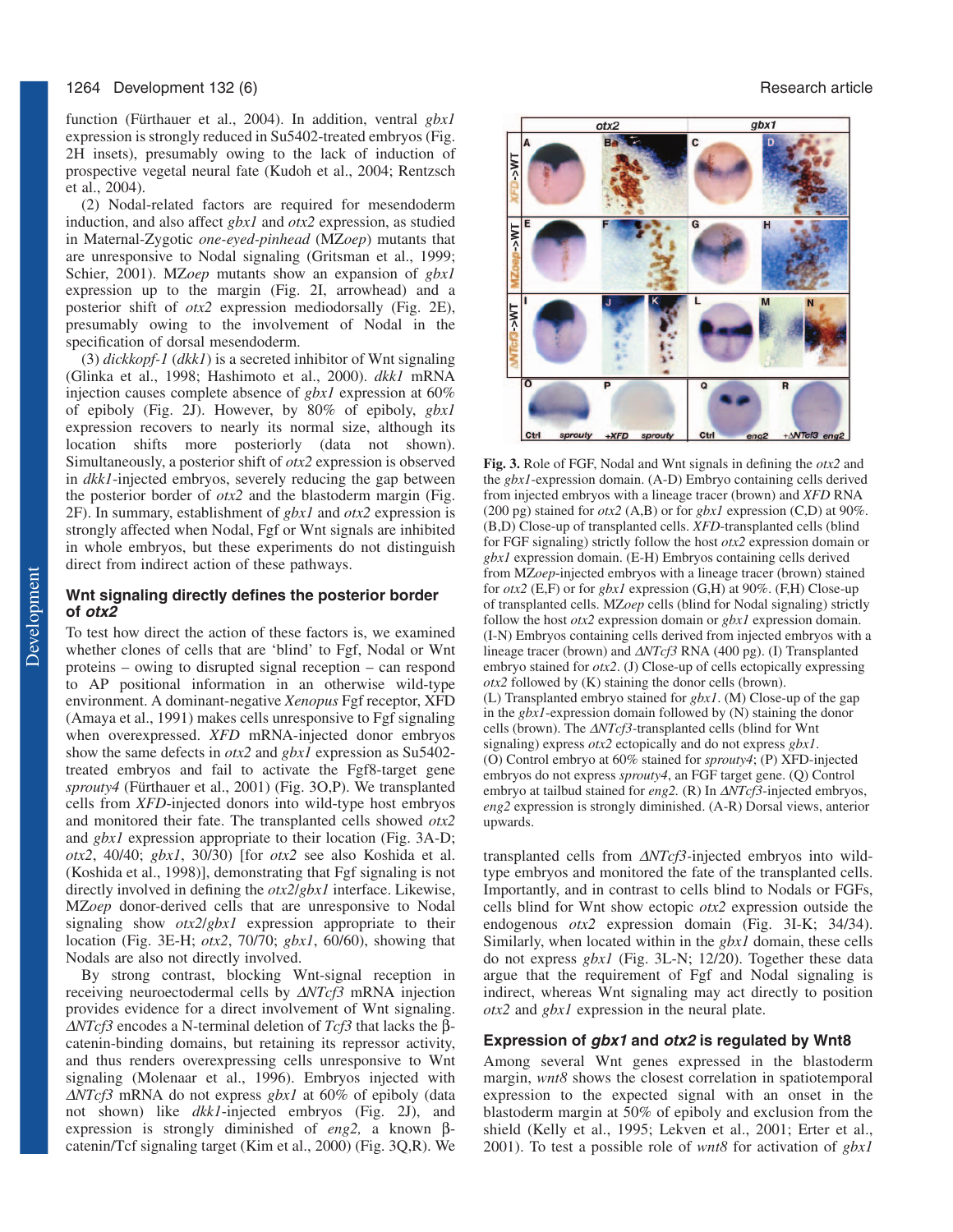expression, we expressed *wnt8* mRNA in all cells by injecting into one-cell stage zebrafish embryos. Depending on the amount of injected *wnt8* mRNA, different levels of *gbx1* expression are induced. Compared with the normally posteriorly restricted domain of *gbx1* expression, low doses (1-5 pg) enlarge the *gbx1* domain, but leave the animal pole area free of *gbx1* expression (Fig. 4A-B). Intermediate doses of *wnt8* mRNA (10-50 pg) induce high levels, whereas high doses (200-400 pg) induce lower levels of *gbx1* expression throughout the neuroectoderm **(**Fig. 4A,C,D). Conversely, *otx*2 repression is apparent at low doses (1-5 pg) but more complete at intermediate (10-50 pg) and high doses (200-400 pg) of *wnt8* mRNA (Fig. 4G-J). In these experiments, we observed that *gbx1* can be induced both in prospective neural and non-neural ectoderm (Fig. 4A-D). We therefore asked if neural induction precedes *gbx1* induction by *wnt8* ectopic expression in prospective non-neural ectoderm, by investigating whether the non-neural markers *foxi1* and *p63*, or the pan-neural markers *sox31* and *zic2.2* (Kudoh et al., 2004; Rentzsch et al., 2004) are induced or suppressed, respectively. We observe that the non-neural markers tested are repressed, and that neural markers are expanded throughout the ectoderm (see Fig. S1 in supplementary material). This is also true when Wnt8 is expressed from transplanted clones of cells (see Fig. 6O-Q′′). These findings suggest that *wnt8* gain-of-function is associated with induction of neural tissue. Further studies will need to address how direct this effect is and/or which other molecules may cooperate in promoting induction of prospective neural fate under these conditions (see also Baker et al., 1999). We also found that Wnt8 can act independently of Nodal signaling (Fig. 4F,L), but does require Fgf signaling for *gbx1* expansion, though not for *otx2* repression (Fig. 4E,K), probably reflecting the ventralization of the neuroectoderm following Fgf inhibition (Fürthauer et al., 2004). As expected, inhibition of Fgf signaling through Su5402, or of Nodal signaling in MZ*oep* embryos, eliminates or strongly diminishes *wnt8* mRNA expression dorsally (Fig. 4M-O).

# **Loss of Wnt8 shifts the position of the MHB primordium posteriorly**

A crucial test is to determine whether Wnt8 loss-of-function causes mispositioning of the *gbx1/otx2* interface. We extended previous *wnt8* loss-of-function studies (Erter et al., 2001; Lekven et al., 2001) to investigate the dependency of *gbx1* and *otx2* on Wnt8. We knocked-down *wnt8* either by injecting antisense morpholino oligonucleotides or by using *Df(LG14)wnt8w8* (*Df(wnt8*) mutants, which carry a deletion of a region of linkage group 14 containing the *wnt8* locus and other genes (Lekven et al., 2001). In both loss-of-function situations, *gbx1* expression is absent from the ectoderm until 65-70% of epiboly (Fig. 5A-C). During later epiboly stages, *gbx1* expression initiates, but in an inappropriate, more posterior position at the margin itself, overlapping with the Ntl expression domain (Fig. 5D-F). Because at its very onset *gbx1* is expressed transiently at the margin (Rhinn et al., 2003), we suggest that in the absence of *wnt8* function, this earlier stage of *gbx1* expression may be retained. These observations suggest that Wnt8 is required for *gbx1* activation and positioning during early gastrulation*.* Furthermore, the requirement for Wnt8 diminishes during later gastrulation stages, suggesting that additional signal(s) are capable of activating *gbx1* expression at stages beyond 65% of epiboly.

In morphants and *Df(Wnt8)* mutants, the posterior border of *otx2* expression is shifted posteriorly at the ventrolateral level at all stages of development investigated (Fig. 5G-L, red arrowheads). This posterior shift is apparent already when *gbx1* and *otx2* still overlap (60% of epiboly), and the mutually repressive interactions between them are presumably not yet operating (Rhinn et al., 2003). This argues that at 60% of epiboly, Wnt8 also positions the posterior border of the *otx2* expression domain. Interestingly, however, even in the *Df(Wnt8)* mutants a small gap persists between the posterior border of the *otx2* and the Ntl expression domain (Fig. 5G-L), suggesting that additional factor(s) are involved in positioning the posterior border of *otx2*. These additional factor(s) are unlikely to be other redundant members of the Wnt family,



**Fig. 4.** *gbx1* and *otx2* expression in Wnt8 gain-of-function experiments. (A) Control embryo stained for *gbx1* at 60%. (B-D) Injected embryos with *wnt8* RNA 1-5 pg (B), 10-50 pg (C) and 200-400pg (D) stained for *gbx1*. Overexpression of *wnt8* induces ectopic *gbx1* expression throughout the epiblast in a dose-dependant way. Overexpression of *wnt8* (100 pg) does not induce ectopic *gbx1* in Su5402-treated embryos (E) but does so in MZ*oep* embryos (F). (G) Control embryo stained for *otx2* at 60%. (H-J) Injected embryos with *wnt8* RNA 1-5 pg (H), 10-50 pg (I) and 200-400 pg (J) stained for *otx2*. Overexpression of *wnt8* inhibits *otx2* expression. Overexpression of *wnt8* (100 pg) in Su5402-treated embryos (K) and in MZ*oep* embryos (L) inhibits *otx2* expression. (M-O) *wnt8* expression in wild type at 60% (M), in Su5402-treated embryos (N) and in MZ*oep* embryos (O). (A-L) Animal pole views. (M-O) Dorsal views, anterior upwards.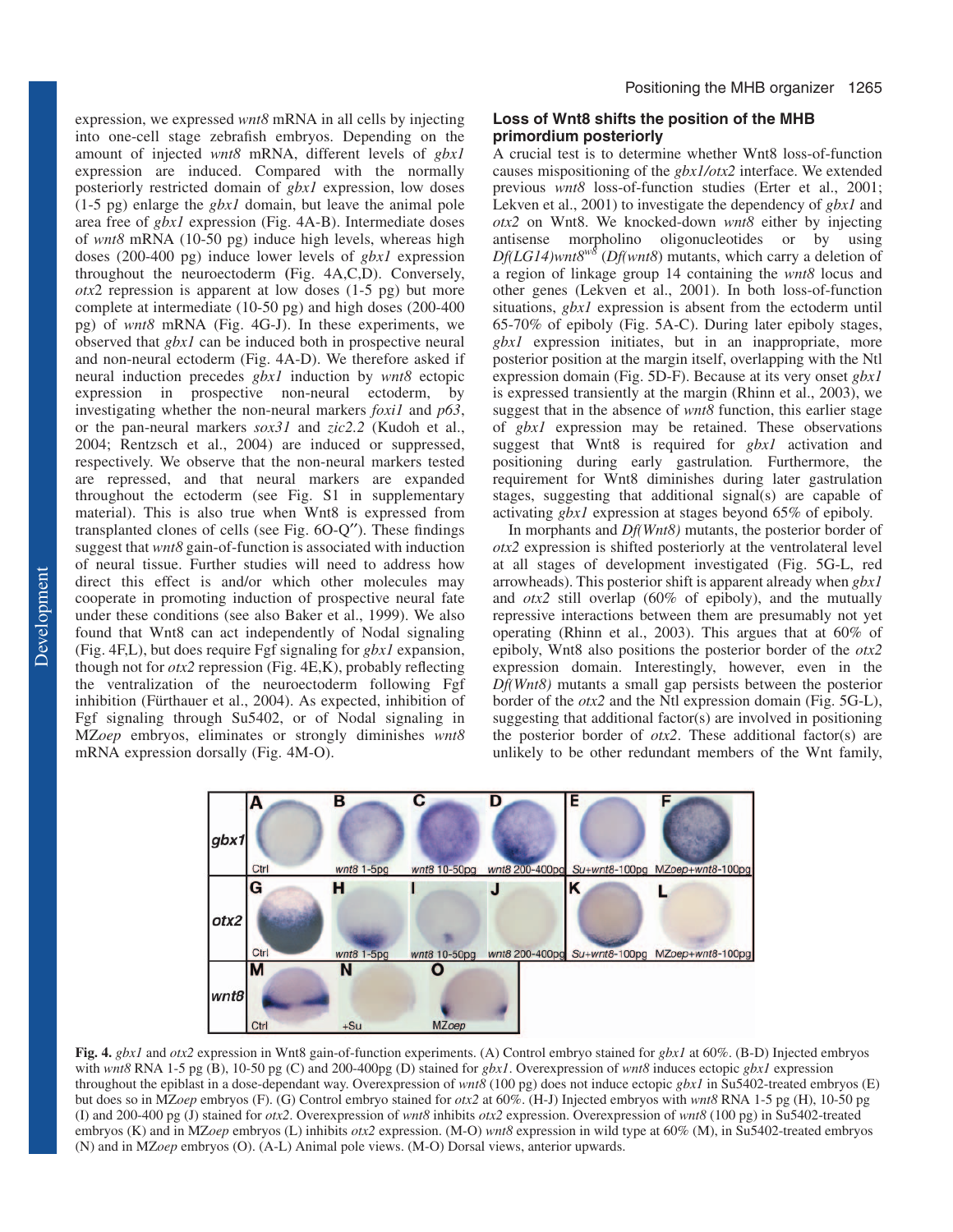

**Fig. 5.** *gbx1* and *otx2* expression in Wnt8 loss-of-function experiments. (A-C) Embryos stained for *gbx1* and (D-F) embryos stained for *gbx1* and Ntl protein (brown). (A-C) Control embryo (A), embryo injected with MoWnt8 (B) and *Df(Wnt8)* mutant embryos (C) at 60%. *gbx1* is not expressed at 60% in absence of Wnt8. (D-F) Control embryo (D), embryo injected with MoWnt8 (E) and *Df(Wnt8)* mutant embryo (F) at 80%. *gbx1* expression is observed at 80% onwards and overlaps partially with the Ntl domain. (G-L) Embryos stained for *otx2* and Ntl protein (brown). (G-I) Control embryos (G), embryo injected with MoWnt8 (H) and *Df(Wnt8)* mutant embryo (I) at 60%. (J-L) Control embryos (J), embryos injected with MoWnt8 (K) and *Df(Wnt8)* mutant embryo (L) at 80%. Laterally a posterior shift of the *otx2* expression domain is visible (red arrowheads) in the morphants and in the *Df(Wnt8)* mutant embryos. (A-L) Dorsal views, anterior upwards.

based on three pieces of evidence. First, injection of antisense morpholino oligonucleotides against *wnt3a* (Buckles et al., 2004), another Wnt gene expressed in the margin slightly later than *wnt8*, does not affect *otx2* positioning; and co-injection with the *wnt8* morpholino does not increase the extent of the *otx2* domain towards the margin (data not shown). Second, no other Wnt from the canonical pathway has been shown to be expressed in the correct time and place to have an effect on *otx2* and/or *gbx1*. Third, injection of *dkk,* as a general inhibitor of all Wnts signaling through the canonical pathway, does not generate a stronger phenotype than that observed in *wnt8* morphants or the *Df(Wnt8)* mutants (compare Fig. 2F with Fig. 5H,I), suggesting that no other Wnt molecules are involved.

## **Wnt8 can repress otx2 expression independently of gbx1 and mesendoderm**

To reveal how direct the effect of Wnt8 on *gbx1* and *otx2* is, we transplanted *wnt8*-overexpressing cells into wild-type host embryos at pre-gastrula stages, and analyzed by in situ hybridization for induction of *gbx1* and repression of *otx2*. Host embryos carrying such clones showed ectopic *gbx1* expression (Fig. 6A-F,R), both in the transplanted cells and in the surrounding host tissue (Fig. 6B,D,E). Fig. 6F summarizes all locations in which Wnt8-expressing clones were able to induce *gbx1* expression in host cells. Although the Wnt8 expressing clones were distributed essentially randomly, it appears to be more 'difficult' to activate *gbx1* expression close to the margin (zone II in Fig. 6F), probably because the level of endogenous Wnt8 in zone II is too high to allow *gbx1* induction (akin to the suppression observed at high doses of injected *wnt8* in Fig. 4D). Similarly, fewer clones were found dorsoanteriorly, probably owing to the activity of extracellular Wnt inhibitors in the anterior neural plate (Wilson and Houart, 2004) (see below). Within the *otx2* domain, transplanted Wnt8 expressing cells were able to repress *otx2* expression in the host over about five cell diameters (Fig. 6G,H,R). This repression was never observed in control embryos transplanted with cells from donor embryos injected with *lacZ* mRNA (Fig. 6G′). Contrary to a previous report (Agathon et al., 2003), we never observed *wnt8* induction in neighboring non-transplanted host cells, arguing that *wnt8* expression does not 'self-induce' (see Fig. S2 in supplementary material). To further confirm this result, we showed that repression of *otx2* around a *wnt8* expressing transplanted clone of cells does not require *wnt8* function in the host embryo, as tested in embryos homozygous for *Df(wnt8)* (see Fig. S2 in supplementary material).

Considering the importance of mutual repression between *otx2* and *gbx1* at later stages, we sought to investigate if the repression of *otx2* by Wnt8-expressing clones requires *gbx1* function. In embryos transplanted with *wnt8*-overexpressing cells we do not observe *gbx1* induction when *otx2* is suppressed around the transplanted clone (Fig. 6I,J), arguing that the repression of *otx2* by Wnt8 is not mediated through *gbx1*. Given the previously reported Wnt8-function in specifying ventrolateral mesodermal fate (Christian et al., 1991; Lekven et al., 2001), could Wnt8 indirectly alter *otx2* and *gbx1* expression through inducing mesoderm secondarily? Probably not, because *gbx1* expression is induced throughout the ectoderm in *wnt8*-mRNA injected embryos, whereas Ntl expression is only slightly broadened at the blastoderm margin (Fig. 6M,N) (Kelly et al., 1995). Moreover, *otx2* inhibition or *gbx1* induction is not linked with mesendoderm induction, as seen in double in situ hybridization on transplanted embryos with a *ntl* and an *otx2* probe (Fig. 6K,L,R), in which we never detected ectopic *ntl* expression around the transplanted clone. Therefore, *otx2* inhibition and *gbx1* activation around clones of Wnt8-expressing cells are more likely due to a direct effect of Wnt8.

## **Wnt8 does not act via a relay mechanism to inhibit otx2 expression**

To test this notion further, we examined if Wnt8 directly inhibits *otx2* and activates *gbx1*, rather than doing so through other factors ('relay mechanism'), using three different approaches. First, we transplanted Wnt8-expressing cells ectopically into host ectoderm that cannot receive Wnt8 signaling, because they express *Fzb1-gpi* (Momoi et al., 2003), a competitive secreted inhibitor that binds Wnts and thus should block the effects of Wnt8 clones on *otx2* and *gbx1* expression if signaling is direct. The gpi anchor of Fzb1-gpi prevents Fzb1 from diffusing into the transplanted clone, and should thus allow them to produce Wnt8. In such embryos, *otx2* repression is limited to the transplanted cells, and is not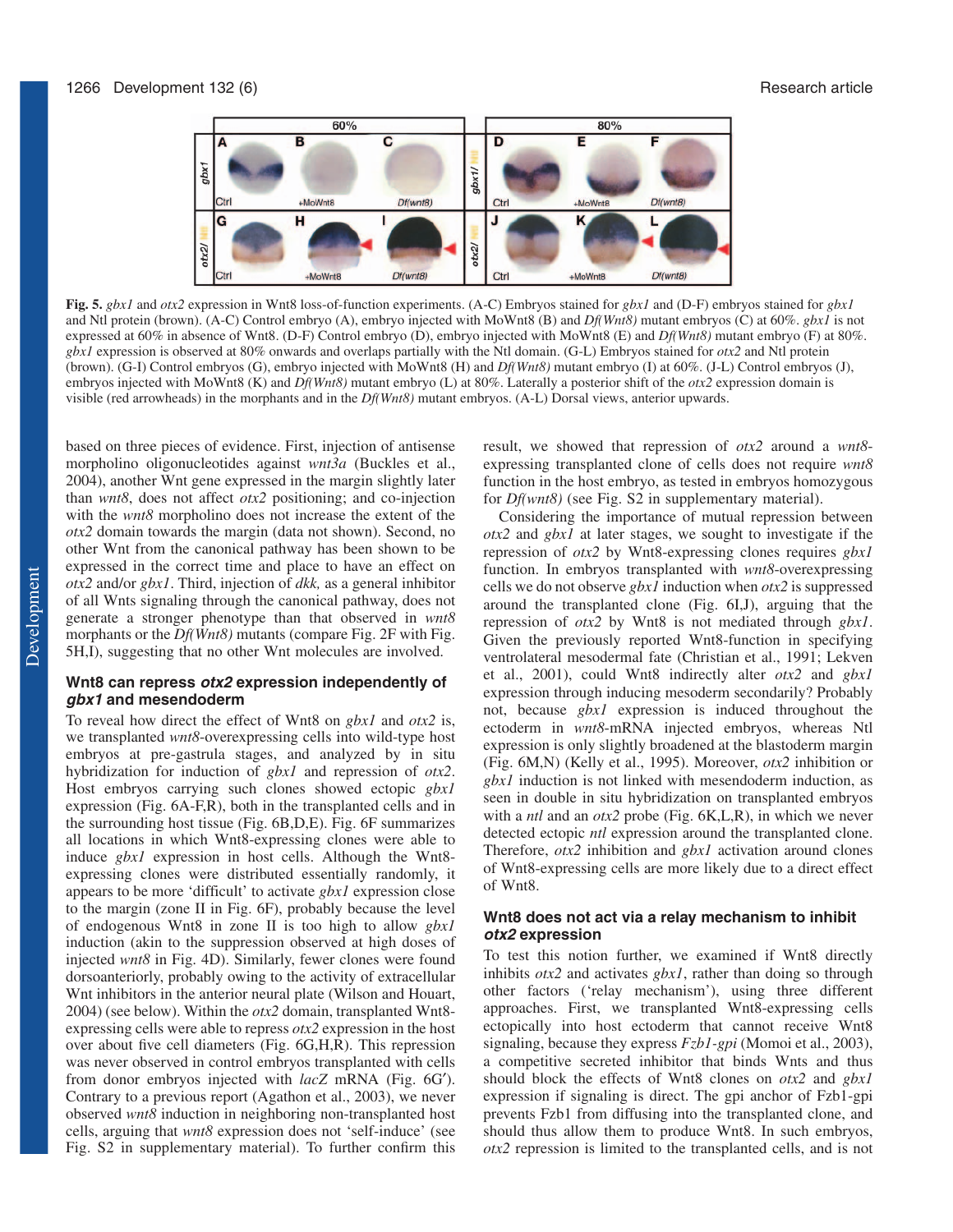

**Fig. 6.** Wnt8 can induce *gbx1* and repress *otx2*. (A-E) Embryos containing cells derived from embryos injected with a lineage tracer (brown) and *wnt8* RNA (400 pg) stained for *gbx1* expression. (A) Lateral view and (B) close-up of the transplanted cells seen in A; the arrow indicates *gbx1* expression in the transplanted cells. (C) Lateral animal pole view of a transplanted embryo and (D) close-up of the transplanted cells. *gbx1* is induced in the host tissue but also in the transplanted cells (arrow). (E) Strong induction of *gbx1* expression in the host embryo at the AP level of the endogenous *gbx1* domain. (F) Summary of all transplanted cells clones that induced *gbx1* expression. The embryo can be subdivided into a *wnt8*-responsive part (I) and non-responsive part (II). (G) *wnt8*-overexpressing cells (brown) transplanted into wild-type embryos and stained for *otx2*. (H) Close-up of the transplanted cells. *otx2* is repressed in the transplanted cells and in the host cells. (G′) Control *lacZ*-overexpressing cells (brown) transplanted in wild-type embryos and stained for *otx2* expression. No repression in the transplanted cells and host cells is observed. (I) *wnt8*-overexpressing cells transplanted into wild-type embryos and stained for *otx2* (red) and *gbx1* expression (blue); (J) close-up of the transplanted cell after biotin staining (brown). No ectopic *gbx1* expression is seen in the transplanted area where *otx2* is repressed. (K) *wnt8*-overexpressing cells (brown) transplanted into wild-type embryos and stained for *otx2* (red) and *ntl* expression (blue); (L) close-up of the transplanted cells. No ectopic *ntl* expression is seen in the transplanted area where *otx2* is repressed. (M) Control embryo at 60% stained for *gbx1* (blue) and Ntl protein (brown). (N) Overexpression of *wnt8* induces ectopic *gbx1* throughout the epiblast and Ntl expression is expanded from three or four rows of cells. (O-Q′′) *wnt8*-expressing clones correlate with loss of non-neural, and gain of neural marker induction. (O-O′′) *foxi1* expression; (O) animal pole view. (P-P′′) *sox31* expression, (Q-Q′′) *zic2.2* expression. (P,Q) Lateral views. Close-up of the transplanted cells (O′,P′,Q′) before biotin staining and (O′′,P′′,Q′′) after biotin staining. *foxi1* repression occurs in the transplanted cells and *sox31* and *zic2.2* are induced. (R) Observed ectopic induction of *gbx1,* repression of *otx2* and induction of Ntl when *wnt8*-overexpressing cells were transplanted into wild-type host embryos. In the last column, only cell clones within the endogenous g*bx1* domain and the animal pole, the area I (see Fig. 6F), are scored. n, number of transplanted embryos.

observed in surrounding host cells (Fig. 7A-A′′, 10/15). Likewise, *gbx1* is induced only in transplanted cells and not in host cells (Fig. 7B-B′′, 75/80). In a few (5/80) cases, *gbx1* is expressed in one-two cells around the transplanted clone, probably reflecting a slight variability in the Fzb1-gpi inhibition.

Second, we transplanted cells in which the Wnt pathway is activated in a ligand-independent way, and analyzed if these clones phenocopy the effects of a *wnt8*-expressing clone. In the absence of Wnt signaling, Glycogen synthase kinase-3β (Gsk-3β) is part of a multiprotein complex containing Axin, APC and β-catenin that phosphorylates β-catenin to target it for ubiquitination and subsequent degradation. A lysine-toarginine exchange in the ATP-binding domain generates a 'kinase-dead' mutant of *Xgsk3,* resulting in a dominantnegative variant that suppresses Wnt signal transduction  $(Xgsk-3K\rightarrow R)$  (Pierce and Kimelman, 1996). Consistent with the involvement of Wnt signal transduction, embryos injected with  $Xgsk-3K\rightarrow R$  mRNA do not express  $otx2$  at 60% of epiboly (Fig. 7E,F) and show ectopic *gbx1* expression (Fig. 7G,H) as do *wnt8*-injected embryos (Fig. 4A-D,G-J). If secondary secreted molecules were involved, *otx2* should be repressed not only in the transplanted cells, but also in the cells around a cell clone expressing *Xgsk-3K*→*R*. Alternatively, if Wnt8 directly represses *otx2*, the repression should be observed cell-autonomously, i.e. restricted to the transplanted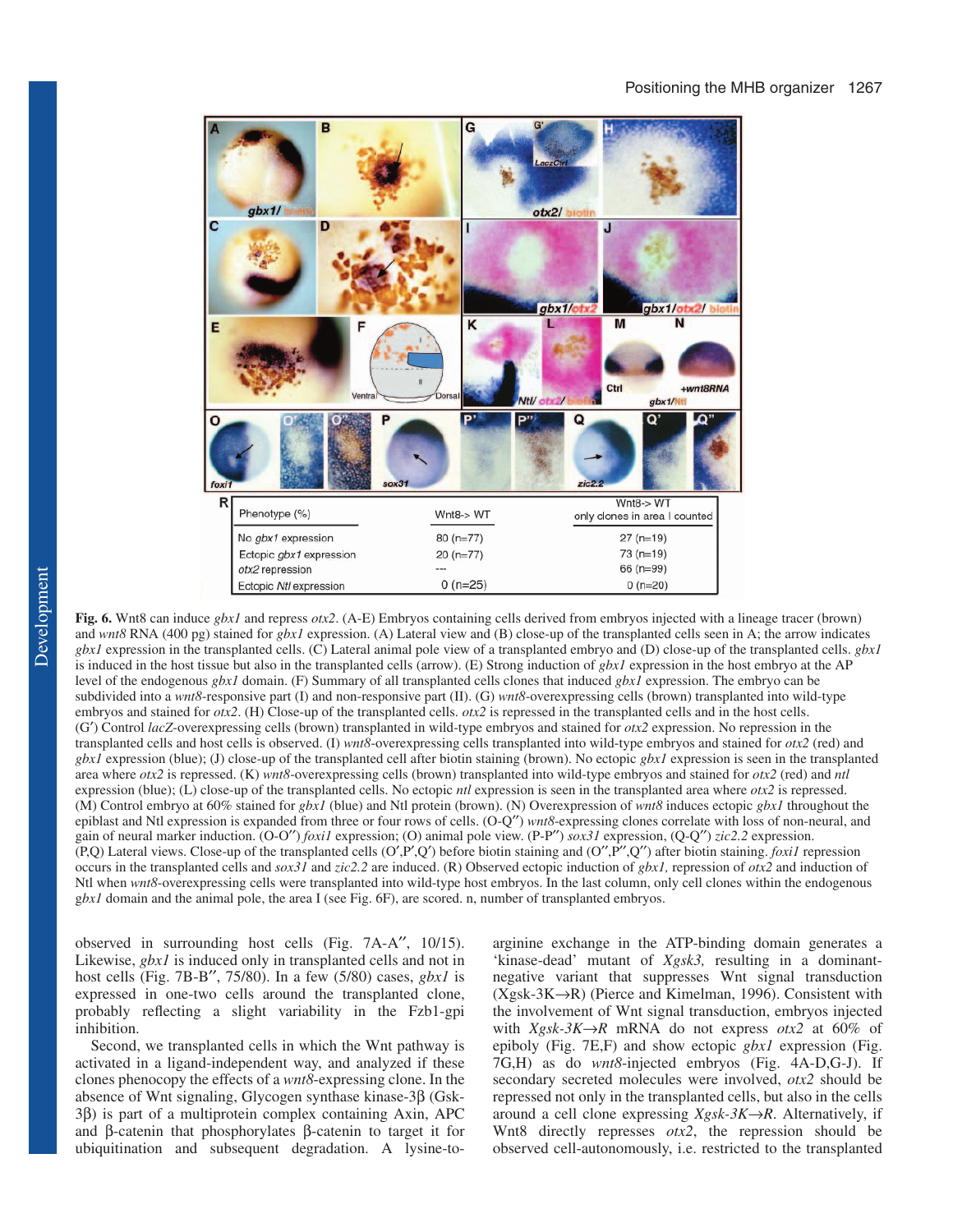cells. We find that *otx2* repression and *gbx1* induction is now limited to the transplanted cells (Fig. 7C-C′′, *otx2*, 24/25; Fig. 7D-D′′, *gbx1*, 18/20). Importantly, and in contrast to the transplantation of *wnt8*-injected cells, we now observe gbx1



**Fig. 7.** Wnt8 represses *otx2* and induces *gbx1* in a non-cell-autonomous manner. (A-B′′) Embryos containing cells derived from injected embryos with a lineage tracer (brown) and *wnt8* RNA (400 pg) into the animal pole of a host embryo injected with *Fzb1-gpi* RNA (200 pg). (C-H) A dominant-negative *gsk-3* can activate the Wnt pathway in a cell-autonomous manner. Embryos containing cells derived from injected embryos with a lineage tracer (brown) and *Xgsk-3K*→*R (gskMut)* RNA (400 pg). (A-A′′,C-C′′) Embryos stained for *otx2* expression. Close-up of the transplanted cells  $(A'-C')$  before biotin staining and  $(A''-C'')$  after biotin staining. *otx2* repression occurs in the transplanted cells only and not in the surrounding host tissue. (B-B′′,D-D′′) Embryos stained for *gbx1* expression. Close-up of the transplanted cells (B′-D′) before biotin staining and (B′′-D′′) after biotin staining. *gbx1* is induced in the transplanted cells only. (E-H) Animal pole views. (E) Control embryos at 60% stained for *otx2*. (F) *gskMut*-injected embryos do not express *otx2*. (G) Control embryos at 60% stained for *gbx1.* (H) *gskMut*-injected embryos express *gbx1* ectopically mimicking ectopic *wnt* expression. (I-K) Embryos containing cells derived from injected embryos with a lineage tracer (red in the whole cell in I) and *wnt8-gfp* mRNA (green in J) (800 pg). The host embryos injected with palmitoylated m*RFP* mRNA (100 pg), which labels the cell membrane in red (I). (K) Overlay of (I) and (J). White arrows indicate the Wnt8 protein that has been secreted from the donor cells. (L) Wnt8 graded expression inhibits *otx2* and induces *gbx1* expression in the most posterior region of the embryos at 60% of epiboly. At this stage, the *otx2* and *gbx1* expression domains overlap slightly. Loss of Wnt8 leads to the loss of *gbx1* expression and to a posterior shift of the *otx2* expression domain. At 80% of epiboly, the *otx2* and *gbx1* expression domains are sharp and complementary, probably owing to mutual repressive interactions. In absence of Wnt8, the *gbx1* expression domain is established with a posterior shift. Its expression is complementary to the *otx2* expression domain.

induction also more frequently in dorsal positions (Fig. 7D). In the transplanted cells expressing ectopic *Xgsk-3K*→*R* mRNA, the Wnt pathway is thought to be activated independently of Wnt molecules. Secreted Wnt-inhibitors from

the animal pole and acting dorsally (Wilson and Houart, 2004) are therefore presumably not effective in quenching the effects of ectopic Wnt8.

Third, we tested if Wnt8 protein is found around expressing clones at an appreciable distance. We visualized Wnt8 protein around a transplanted clone by tagging it with GFP. A Cterminal Wnt8-GFP fusion protein is biologically active, as judged by its ability to induce *gbx1* and repress *otx2* following global injection (data not shown). We transplanted clones of *wnt8-gfp* overexpressing cells at pre-gastrula stages into wild-type hosts that were previously injected at the one-cell stage with a palmitoylated *RFP* mRNA (Iioka et al., 2004) to label all cell membranes (Fig. 7I), and analyzed Wnt8 localization by confocal microscopy. We observed GFP-fluorescent puncta in host cells around the transplanted cells, representing accumulated Wnt8-GFP protein (Fig. 7J, white arrows), mostly associated with the cell surface or extracellular matrix (Fig. 7K). Members of the Wnt family, including Wingless, are thought to tightly associate with membranes and heparan sulfate proteoglycan (Nusse, 2003). We can visualize accumulated Wnt8-GFP at a distance of about two cell diameters away from the donor cell clones, which is generally consistent with the genetically determined non-autonomous characteristics of Wnt8 (see Discussion). Because we observe *otx2* inhibition two to five cell diameters away from transplanted cell clones expressing Wnt8, it is likely that levels of Wnt8 protein below the detection threshold act at distances further away.

Taken together, our findings support a model where Wnt8 regulates, in a concentrationdependent manner, the location of the *otx2/gbx1* interface and hence, the position of the MHB organizer, via direct action of secreted Wnt8 emanating from the endomesodermal primordium at the blastoderm margin (Fig. 7L).

# **Discussion**

## **Positioning of the MHB organizer is a direct consequence of posteriorization**

In several vertebrates, including zebrafish, the position of the future MHB in the neuroectoderm is marked by the interface between cells expressing the Otx and Gbx transcription factors (Wassarman et al., 1997; Broccoli et al., 1999; Millet et al., 1999; Rhinn et al., 2003), raising the issue of how this interface is set up in turn. Here, we reported that AP positioning of the two expression domains of *gbx1* and *otx2* depends on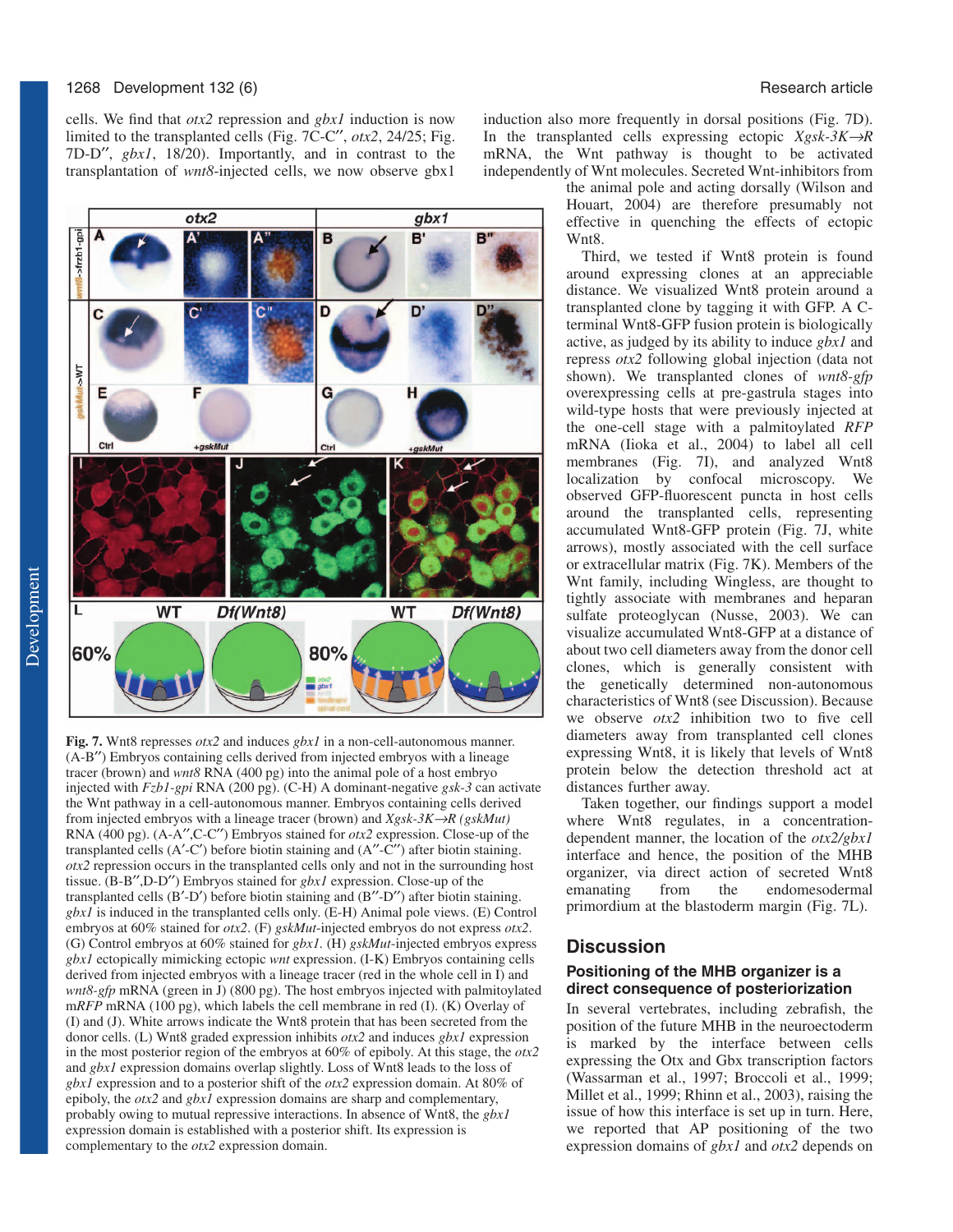signals from lateral mesendodermal precursors, but not from axial mesendoderm. Explant cultures in chick previously suggested an involvement of axial mesendoderm in positioning MHB marker gene expression (Ang and Rossant, 1993; Shamim et al., 1999). In our studies, abolishing the formation of axial mesendoderm either in mutants or by ablation of its primordium, the shield, revealed however that the axial mesendoderm is not involved (Fig. 1). By contrast, lateral blastoderm margin transplants reveal that the marginal cells can induce *gbx1* and suppresses *otx2* in the surrounding tissue*.* This is in agreement with previous work, demonstrating that cells from the lateral margin can stimulate hindbrain gene expression (Woo and Fraser, 1997; Koshida et al., 1998; Sagerstrom et al., 1996; Momoi et al., 2003). Our work extends these findings to the earliest stages of neuroectoderm subdivision and positioning of the MHB organizer, and suggests that these events are directly linked to overall posteriorization of the neural primordium by signal(s) from the blastoderm margin.

The wealth of inductive interactions in early gastrulation stages makes it difficult to dissect the contribution of the various signaling pathways involved in posteriorization of the neural plate. This is clearly evident also for the formation of the *gbx1* and *otx2* expression domains in our loss-of-function experiments of the Nodal, Fgf or Wnt signaling pathways, all of which are active in the early blastoderm margin (Fig. 2). Specific interference with signal reception for individual signaling pathways in combination with a transplantation assay allowed us, however, to distinguish their contribution. Examination of cell clones that are 'blind' to any of the three signals enabled us to address whether such cells can respond with correct *otx2/gbx1* expression to positioning cues (Fig. 3). We find that Wnt signaling is crucially involved in setting up the *otx2* and *gbx1* expression domains, because cells that are 'blind' to Wnt signaling do not respond to AP positional information, causing *otx2* to be ectopically expressed in more posterior domains of the embryo. This is not the case when Nodal or Fgf signal reception is blocked, arguing that these signals have a different role. A role for Wnt molecules in repressing the *otx2* domain has been suggested previously in different experimental systems. Caudal chick neural plate cells revert to a rostral forebrain character when grown in vitro in the absence of a Wnt signal (Nordstrom et al., 2002). In *Xenopus*, treatment of animal caps with XWnt8 leads to a progressive posteriorization and a repression of anterior markers, including *otx2* (Kiecker and Niehrs, 2001). By contrast, Fgf and Nodal signaling seem to act in a more global context, because individual cells that cannot receive Fgf or Nodal signals respond correctly to AP positional signals. We suggest that Fgf and Nodal signaling are more indirectly involved in generating the *otx2/gbx1* interface: Nodal proteins, through their role in mesoderm formation (reviewed by Schier, 2001); and Fgfs, through their involvement in the induction of neural fate of vegetal ectoderm (Kudoh et al., 2004; Rentzsch et al., 2004) and in ventralization of the neuroectoderm (Fürthauer et al., 2004).

## **The posteriorizing molecule Wnt8 mediates positioning of the MHB**

Both our loss- and gain-of-function studies show that Wnt8, normally expressed in the blastoderm margin, is involved in the onset and correct positioning of the *gbx1* expression domain, and for the establishment of the posterior border of the *otx2* expression domain (Figs 4-6). Although we have focused here on *gbx1* and *otx2* as the most critical components for MHB development, it is likely that other target genes with posteriorspecific expression would respond similarly to Wnt8, e.g. the *Cdx* genes. Our findings raise the issue of whether Wnt8 is directly involved in positioning the MHB primordium. We addressed this issue by injecting increasing amounts of *wnt8* mRNA, and by employing *wnt8*-overexpressing clones, which we find can repress *otx2*. Our clonal analysis in a Fzb1-gpi background, the cell-autonomous activation of the Wnt pathway by  $Xgsk-3K\rightarrow R$  clonal analysis and our visualization of Wnt8-GFP all support the argument that Wnt8 regulates *otx2* and *gbx1* directly in a non-cell-autonomous manner (Fig. 7).

As in other vertebrates, mutually repressive interactions are thought to exist in zebrafish between *Otx* and *Gbx* genes (Rhinn and Brand, 2001; Rhinn et al., 2003) (M.R. and M.B., unpublished). Importantly, several findings argue that feedback regulation is preceded by a phase of direct regulation of both *otx2* and *gbx1* via Wnt8. First, we found that Wnt8 can regulate both genes independently, because it can induce *gbx1* and regulate *otx2* prior to the establishment of the feedback loop between them around 70% epiboly. In the Df(*wnt8*) mutants and in *wnt8* morphants, posterior expansion of *otx2* is evident prior to the 70% stage when these mutually repressive interactions become evident. Second, *wnt8*-overexpressing clones can repress *otx2* without inducing *gbx1,* and Wnt 'blind' cells ectopically express *otx2*. Analysis of *wnt8* showed that the gene is crucially involved in the patterning of mesoderm and neural ectoderm (Christian et al., 1991; Lekven et al., 2001; Erter et al., 2001). *gbx1* activation coincides with the involution of the forming mesendoderm (Rhinn et al., 2003), raising the possibility that vertical signaling from the involuted mesendoderm to the overlying ectoderm could also be involved in this process. Our results argue against this possibility. First, in MZ*oep* embryos, where no dorsolateral mesendoderm involution occurs, *gbx1* is induced and *otx2* expansion does not extend further posteriorly, towards the lateral margin. Second, *gbx1* expression throughout the complete epiblast is observed when *wnt8* is expressed ectopically with a limited upregulation of mesendodermal markers (Kelly et al., 1995) (Fig. 6M,N). This suggests that the whole embryo can respond to *wnt8* signaling to induce *gbx1* in the absence of mesendoderm. Third, we found that in transplantations of *wnt8*-expressing cells, *gbx1* is induced and *otx2* is repressed without new mesoderm induction, consistent with previous findings that Wnt signaling can induce posterior neural markers in the absence of mesendoderm (McGrew et al., 1997; Domingos et al., 2001; Kiecker and Niehrs, 2001). Altogether these findings suggest that *wnt8* plays a key role in the activation of *gbx1* and repression of *otx2*, independent of its role in mesoderm patterning.

## **Graded activity of Wnt8 signaling in the early neural plate**

How does Wnt8 participate in positioning of the MHB organizer? *wnt8* is expressed in the marginal cells and hypoblast and two receptors, *fz8c* and *fz9*, are detected in both hypoblast and epiblast (Momoi et al., 2003). Conceivably, Wnt8 is transmitted in a planar fashion through the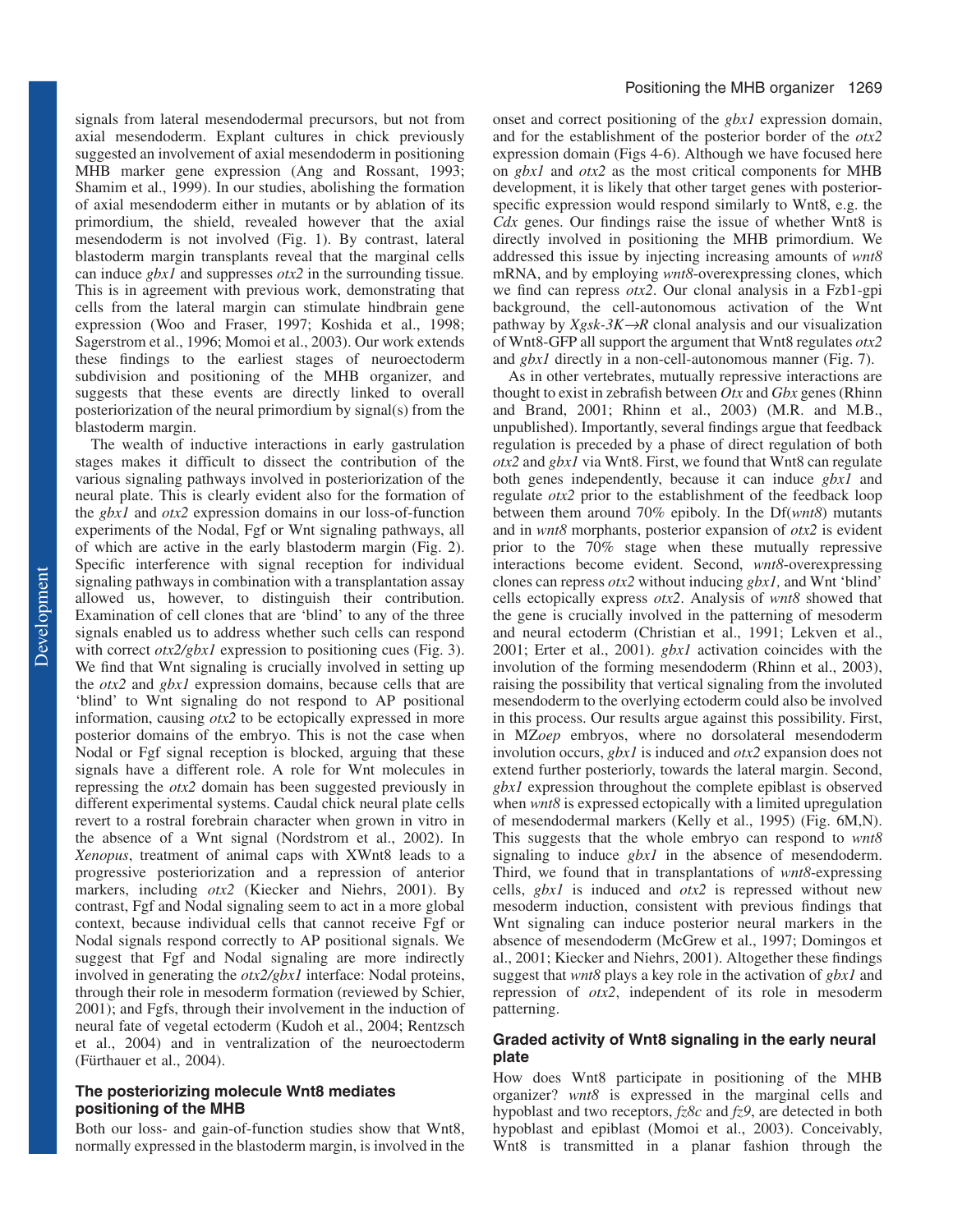#### 1270 Development 132 (6) **Research article Research article Research article Research article**

neuroectoderm. This idea is supported by the clonal analysis of *wnt8* overexpressing cells: *gbx1* is activated in the host tissue one or two cells distant from the transplanted cells, and *otx2* is repressed four or five cells distant from the transplanted cells (Fig. 6). In unmanipulated neuroectoderm, the onset of *gbx1* expression occurs close to the *wnt8* domain with little or no overlap, and the *otx2* expression domain is situated eight to ten cell diameters away from the *wnt8* domain at 60% of epiboly. Thus, the *wnt8* expression domain is appropriately located to generate a graded morphogenetic Wnt8 signal that regulates the expression of *gbx1* and *otx2* genes in vivo. This finding is more generally consistent with the ability of Wnt molecules to form gradients and to activate target genes in a concentrationdependent manner, as in the *Drosophila* wing imaginal disc, where expression of *wingless* target genes like *neuralized*, *distalless* and *vestigial* depends on the distance from winglessexpressing cells (Zecca et al., 1996; Strigini and Cohen, 2000). Similarly, in the unmanipulated zebrafish neuroectoderm, the *otx2* and the *gbx1* domains are located at different distances from the Wnt8 source at the lateral blastoderm margin. Following global misexpression experiments, different Wnt8 doses can differentially regulate *otx2* and *gbx1* expression: *wnt8* ectopic expression can induce *gbx1* expression at low/ intermediate doses, but represses at high doses. Conversely, *otx2* is increasingly repressed with increasing *wnt8* concentration. Similarly, around *wnt8*-expressing clones, *gbx1* is induced at a distance of one or two cells around the clone, whereas *otx*2 is repressed at a distance of four or five cells. This suggests that a lower Wnt8 concentration is needed to repress *otx2* than to induce *gbx1*. Altogether, these observations suggest that Wnt8 has properties of a morphogen whose activity is required to correctly position the *otx2/gbx1* interface, and probably other target genes in the forming neural plate. Our observation of secreted Wnt8-GFP protein emanating from clones of producing cells is generally consistent with this possibility. Distribution of another signaling molecule in the early neural plate, Fgf8, is carefully controlled by endocytosis (Scholpp and Brand, 2004). It will be interesting to determine if Wnt8 protein is indeed distributed in a graded fashion, and which mechanisms control this distribution. In mice, *Wnt8* is expressed in the posterior epiblast of early primitive streak-stage embryos (Bouillet et al., 1996); although its function is unknown, Wnt8 may therefore serve a similar function as proposed here.

Other studies also suggest that a Wnt/β-catenin signaling gradient may underlie AP patterning in the neuroectoerm. In *Xenopus* gastrula, Wnt activity declines in the neural plate from high caudal to low rostral levels (Kiecker and Niehrs, 2001). In favor of graded Wnt activity are also observations in chicken where neural plate explants express different regional markers in response to different concentrations of Wnt-conditioned medium (Nordstrom et al., 2002). In zebrafish, results by Momoi and collaborators (Momoi et al., 2003) did not detect graded Wnt activity. These authors observed at 70% of epiboly stage a nuclear localization of β-catenin along the AP axis, but only in *wnt8*-expressing cells in the blastoderm margin. However, given the timing of *gbx1/otx2* onset and the genetic requirement for Wnt8 documented here, we predict that the Wnt gradient is generated in the neural plate already prior to 70% of epiboly. Conceivably, a low level of β-catenin nuclear translocation might suffice to transmit the Wnt8 signal that was not detectable in the assay by Momoi et al. (Momoi et al., 2003). In summary, our data argue that Wnt8 acts without a relay mechanism in the regulation of *otx2* and *gbx1*, and we hence strongly favor the idea that during the early and midgastrulation stages in zebrafish, similar to *Xenopus* and *Drosophila*, there is a graded Wnt8 signal that is generated from the blastoderm margin (see also Dorsky et al., 2003). The recent description of Tcf4-binding sites in the enhancers driving *Otx2* expression in the mouse anterior neural plate suggests that one level of this regulation occurs at the level of the *Otx2* promoter (Kurokawa et al., 2004).

The suggested Wnt8 action from the lateral blastoderm margin, located at the posterior edge of the forming neural plate, may be antagonized from the anterior side forming at the animal pole, through inhibition that is required for assigning cell fate in the forebrain neural plate (Kim et al., 2000; Onai et al., 2004; Wilson and Houart, 2004). One possibility is that these interactions start quite early when the distances between cells of the future anterior and posterior neural plate are still small. The Wnt8 signal is then integrated to process neural AP patterning and positioning of the MHB primordium at 60% of epiboly (Fig. 7L). Positioning of the future MHB organizer is thus achieved by Wnt8 setting up the complementary *gbx1* and *otx2* expression domains before mutual interaction between them sharpens the interface, around 70-80% of epiboly (Rhinn et al., 2003), and before the establishment of the complex regulatory cascade conferring to the MHB cells their organizing capacity (Fig. 7L).

We thank Heiner Grandel, Arndt Siekmann, Andy Oates, Tobias Langenberg, Annette Schenck and Jennifer Fish for helpful discussions and critical reading of the manuscript. Additionally, we thank Ilona Hübner for secretarial assistance and Claudia Lohs for expert technical support. We thank C. Houart for help with the Wnt8 morpholinos and fun discussions, A. Lekven for the *Df(wnt8)* fish, D. Kimelmann for the  $Xgsk-3K \rightarrow R$  construct, M. Furutani-Seiki for the *fzb1-gpi* construct, A. Chitnis for the ∆*NTcf3* construct, N. Kinoshita for the palmitoylated m*RFP* construct, and other members of the zebrafish community for their generous gifts of probes. This work was supported by grants from the DFG, EU(QLG3-CT-2001-02310) and the University of Technology to M.B.

#### **Supplementary material**

Supplementary material for this article is available at http://dev.biologists.org/cgi/content/full/131/6/1261/DC1

## **References**

- **Acampora, D., Avantaggiato, V., Tuorto, F., Briata, P., Corte, G. and Simeone, A.** (1998). Visceral endoderm-restricted translation of Otx1 mediates recovery of Otx2 requirements for specification of anterior neural plate and normal gastrulation. *Development* **125**, 5091-5104.
- **Agathon, A., Thisse, C. and Thisse, B.** (2003). The molecular nature of the zebrafish tail organizer. *Nature* **424**, 448-452.
- Amaya, E., Musci, T. J. and Kirschner, M. W. (1991). Expression of a dominant negative mutant of the FGF receptor disrupts mesoderm formation in Xenopus embryos. *Cell* **66**, 257-270.
- Ang, S. L. and Rossant, J. (1993). Anterior mesendoderm induces mouse Engrailed genes in explant cultures. *Development* **118**, 139-149.
- **Ang, S. L. and Rossant, J.** (1994). HNF-3 beta is essential for node and notochord formation in mouse development. *Cell* **78**, 561-574.
- **Baker, J. C., Beddeington, R. S. P. and Harland, R. M.** (1999). Wnt signaling in Xenopus embryos inhibits Bmp4 expression and activates neural development. *Genes Dev.* **13**, 3149-3159.
- **Bouillet, P., Oulad-Abdelghani, M., Ward, S., Bronner, S., Chambon, P. and Dolle, P.** (1996). A new mouse member of the Wnt gene family, mWnt-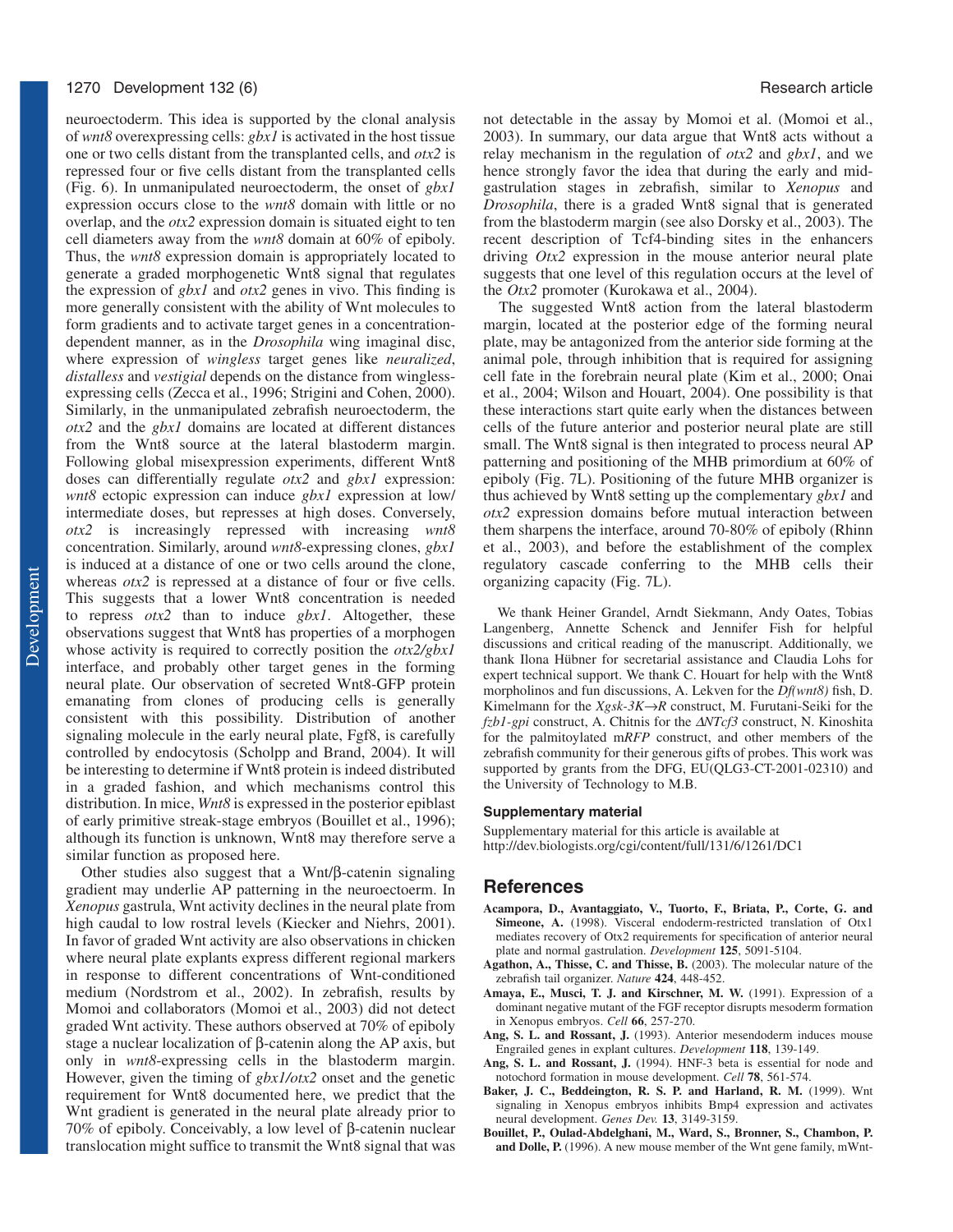8, is expressed during early embryogenesis and is ectopically induced by retinoic acid. *Mech. Dev.* **58**, 141-152.

- **Brand, M., Heisenberg, C. P., Jiang, Y. J., Beuchle, D., Lun, K., Furutani-Seiki, M., Granato, M., Haffter, P., Hammerschmidt, M., Kane, D. A. et al.** (1996). Mutations in zebrafish genes affecting the formation of the boundary between midbrain and hindbrain. *Development* **123**, 179-190.
- **Broccoli, V., Boncinelli, E. and Wurst, W.** (1999). The caudal limit of Otx2 expression positions the isthmic organizer. *Nature* **401**, 164-168.
- **Buckles, G. R., Thorpe, C. J., Ramel, M.-C. and Lekven, A. C.** (2004). Combinatorial Wnt control of zebrafish midbrain-hindbrain boundary formation. *Mech. Dev.* **121**, 437-447.
- **Camus, A., Davidson, B. P., Billiards, S., Khoo, P., Rivera-Perez, J. A., Wakamiya, M., Behringer, R. R. and Tam, P. P.** (2000). The morphogenetic role of midline mesendoderm and ectoderm in the development of the forebrain and the midbrain of the mouse embryo. *Development* **127**, 1799-1813.
- **Christian, J. L., McMahon, J. A., McMahon, A. P. and Moon, R. T.** (1991). Xwnt-8, a Xenopus Wnt-1/int-1-related gene responsive to mesoderminducing growth factors, may play a role in ventral mesodermal patterning during embryogenesis. *Development* **111**, 1045-1055.
- Darnell, D. K. and Schoenwolf, G. C. (1997). Vertical induction of engrailed-2 and other region-specific markers in the early chick embryo. *Dev. Dyn.* **209**, 45-58.
- **Darnell, D. K., Schoenwolf, G. C. and Ordahl, C. P.** (1992). Changes in dorsoventral but not rostrocaudal regionalization of the chick neural tube in the absence of cranial notochord, as revealed by expression of engrailed-2. *Dev. Dyn.* **193**, 389-396.
- **Domingos, P. M., Itasaki, N., Jones, C. M., Mercurio, S., Sargent, M. G., Smith, J. C. and Krumlauf, R.** (2001). The Wnt/beta-catenin pathway posteriorizes neural tissue in Xenopus by an indirect mechanism requiring FGF signalling. *Dev. Biol.* **239**, 148-160.
- **Dorsky, R. I., Itoh, M., Moon, R. T. and Chitnis, A.** (2003). Two *tcf3* genes cooperate to pattern the zebrafish brain. *Development* **130**, 1937-1947.
- **Draper, B. W., Stock, D. W. and Kimmel, C. B.** (2003). Zebrafish fgf24 functions with fgf8 to promote posterior mesodermal development. *Development* **130**, 4639-4654.
- **Ekker, M., Wegner, J., Akimenko, M. A. and Westerfield, M.** (1992). Coordinate embryonic expression of three zebrafish *engrailed* genes. *Development* **116**, 1001-1010.
- **Erter, C. E., Wilm, T. P., Basler, N., Wright, C. V. and Solnica-Krezel, L.** (2001). Wnt8 is required in lateral mesendodermal precursors for neural posteriorization in vivo. *Development* **128**, 3571-3583.
- **Fjose, A., Eiken, H. G., Njolstad, P. R., Molven, A. and Hordvik, I.** (1988). A zebrafish engrailed-like homeobox sequence expressed during embryogenesis. *FEBS Lett*. **231**, 355-360.
- Fürthauer, M., Thisse, C. and Thisse, B. (1997). A role for FGF-8 in the dorsoventral patterning of the zebrafish gastrula. *Development* **124**, 4253- 4264.
- **Fürthauer, M., Reifers, F., Brand, M., Thisse, B. and Thisse, C.** (2001). sprouty4 acts in vivo as a feedback-induced antagonist of FGF signaling in zebrafish. *Development* **128**, 2175-2186.
- Fürthauer, M., van Celst, J., Thisse, C. and Thisse, B. (2004). Fgf signalling controls the dorsoventral patterning of the zebrafish embryo. *Development* **131**, 2853-2864.
- **Gamse, J. and Sive, H.** (2000). Vertebrate anteroposterior patterning: the Xenopus neurectoderm as a paradigm. *BioEssays* **22**, 976-986.
- **Glinka, A., Wu, W., Delius, H., Monaghan, A. P., Blumenstock, C. and** Niehrs, C. (1998). Dickkopf-1 is a member of a new family of secreted proteins and functions in head induction. *Nature* **391**, 357-362.
- **Grandel, H., Lun, K., Rauch, G. J., Rhinn, M., Piotrowski, T., Houart, C., Sordino, P., Kuchler, A. M., Schulte-Merker, S., Geisler, R. et al.** (2002). Retinoic acid signalling in the zebrafish embryo is necessary during presegmentation stages to pattern the anterior-posterior axis of the CNS and to induce a pectoral fin bud. *Development* **129**, 2851-2865.
- **Gritsman, K., Zhang, J., Cheng, S., Heckscher, E., Talbot, W. S. and** Schier, A. F. (1999). The EGF-CFC protein one-eyed pinhead is essential for nodal signaling. *Cell* **97**, 121-132.
- Halpern, M. E., Ho, R. K., Walker, C. and Kimmel, C. B. (1993). Induction of muscle pioneers and floor plate is distinguished by the zebrafish no tail mutation. *Cell* **75**, 99-111.
- **Hashimoto, H., Itoh, M., Yamanaka, Y., Yamashita, S., Shimizu, T., Solnica-Krezel, L. and Hibi, M. H. T.** (2000). Zebrafish Dkk1 functions in forebrain specification and axial mesendoderm formation. *Dev. Biol.* **217**, 138-152.
- **Hemmati-Brivanlou, A., Stewart, R. M. and Harland, R. M.** (1990). Region-specific neural induction of an engrailed protein by anterior notochord in Xenopus. *Science* **250**, 800-802.
- **Iioka, H., Ueno, N. and Kinoshita, N.** (2004). Essential role of MARCKS in cortical actin dynamics during gastrulation movements. *J. Cell Biol.* **164**, 169-174.
- **Kelly, G. M., Lai, C. J. and Moon, R. T.** (1993). Expression of wnt10a in the central nervous system of developing zebrafish. *Dev. Biol.* **158**, 113-121.
- **Kelly, G. M., Greenstein, P., Erezyilmaz, D. F. and Moon, R. T.** (1995). Zebrafish wnt8 and wnt8b share a common activity but are involved in distinct developmental pathways. *Development* **121**, 1787-1799.
- **Kiecker, C. and Niehrs, C.** (2001). A morphogen gradient of Wnt/betacatenin signalling regulates anteroposterior neural patterning in Xenopus. *Development* **128**, 4189-4201.
- **Kikuta, H., Kanai, M., Ito, Y. and Yamasu, K.** (2003). *gbx2* homeobox gene is required for the maintenance of the isthmic region in the zebrafish embryonic brain. *Dev. Dyn.* **228**, 433-450.
- **Kim, C. H., Oda, T., Itoh, M., Jiang, D., Artinger, K. B., Chandrasekharappa, S. C., Driever, W. and Chitnis, A. B.** (2000). Repressor activity of Headless/Tcf3 is essential for vertebrate head formation. *Nature* **407**, 913-916.
- Klingensmith, J., Ang, S. L., Bachiller, D. and Rossant, J. (1999). Neural induction and patterning in the mouse in the absence of the node and its derivatives. *Dev. Biol.* **216**, 535-549.
- **Koshida, S., Shinya, M., Mizuno, T., Kuroiwa, A. and Takeda, H.** (1998). Initial anteroposterior pattern of the zebrafish central nervous system is determined by differential competence of the epiblast. *Development* **125**, 1957-1966.
- **Krauss, S., Johansen, T., Korzh, V. and Fjose, A.** (1991). Expression of the zebrafish paired box gene pax[zf-b] during early neurogenesis. *Development* **113**, 1193-1206.
- **Kudoh, T., Concha, M. L., Houart, C., Dawid, I. B. and Wilson, S.** (2004). Combinatorial Fgf and Bmp signalling patterns the gastrula ectoderm into propective neural and epidermal domains. *Development* **131**, 3581-3592.
- **Kurokawa, D., Kiyonari, H., Nakayama, R., Kimura-Yoshida, C., Matsuo, I. and Aizawa, S.** (2004). Regulation of Otx2 expression and its functions in mouse forebrain and midbrain. *Development* **131**, 3319-3331.
- **Lekven, A. C., Thorpe, C. J., Waxman, J. S. and Moon, R. T.** (2001). Zebrafish wnt8 encodes two wnt8 proteins on a bicistronic transcript and is required for mesoderm and neurectoderm patterning. *Dev*. *Cell* **1**, 103-114.
- **Li, J. Y. H. and Joyner, A.** (2001). Otx2 and Gbx2 are required for refinement and not induction of mid-hindbrain gene expression. *Development* **128**, 4979-4991.
- **Lun, K. and Brand, M.** (1998). A series of *no isthmus* (*noi*) alleles of the zebrafish *pax2.1* gene reveals multiple signaling events in development of the midbrain-hindbrain boundary. *Development* **125**, 3049-3062.
- **Martinez-Barbera, J. P., Signore, M., Boyl, P. P., Puelles, E., Acampora, D., Gogoi, R., Schubert, F., Lumsden, A. and Simeone, A.** (2001). Regionalisation of anterior neuroectoderm and its competence in responding to forebrain and midbrain inducing activities depend on mutual antagonism between OTX2 and GBX2. *Development* **128**, 4789-4800.
- **McGrew, L. L., Hoppler, S. and Moon, R. T.** (1997). Wnt and FGF pathways cooperatively pattern anteroposterior neural ectoderm in Xenopus. *Mech. Dev.* **69**, 105-114.
- **Mercier, P., Simeone, A., Cotelli, F. and Boncinelli, E.** (1995). Expression pattern of two otx genes suggests a role in specifying anterior body structures in zebrafish. *Int. J. Dev. Biol.* **39**, 559-573.
- **Millet, S., Campbell, K., Epstein, D., Losos, K., Harris, E. and Joyner, A.** (1999). A role for Gbx2 in repression of Otx2 and positioning the mid/hindbrain organizer. *Nature* **401**, 161-164.
- **Mohammadi, M., McMahon, G., Sun, L., Tang, C., Hirth, P., Yeh, B. K.,** Hubbard, S. R. and Schlessinger, J. (1997). Structures of the tyrosine kinase domain of fibroblast growth factor receptor in complex with inhibitors. *Science* **276**, 955-960.
- **Molenaar, M., van de Wetering, M., Oosterwegel, M., Peterson-Maduro, J., Godsave, S., Korinek, V., Roose, J., Destree, O. and Clevers, H.** (1996). XTcf-3 transcription factor mediates beta-catenin-induced axis formation in Xenopus embryos. *Cell* **86**, 391-399.
- **Momoi, A., Yoda, H., Steinbeisser, H., Fagotto, F., Kondoh, H., Kudo, A., Driever, W. and Furutani-Seiki, M.** (2003). Analysis of Wnt8 for neural posteriorizing factor by identifying Frizzled 8c and Frizzled 9 as functional receptors for Wnt8. *Mech. Dev.* **120**, 477-489.
- **Nordstrom, U., Jessell, T. M. and Edlund, T.** (2002). Progressive induction